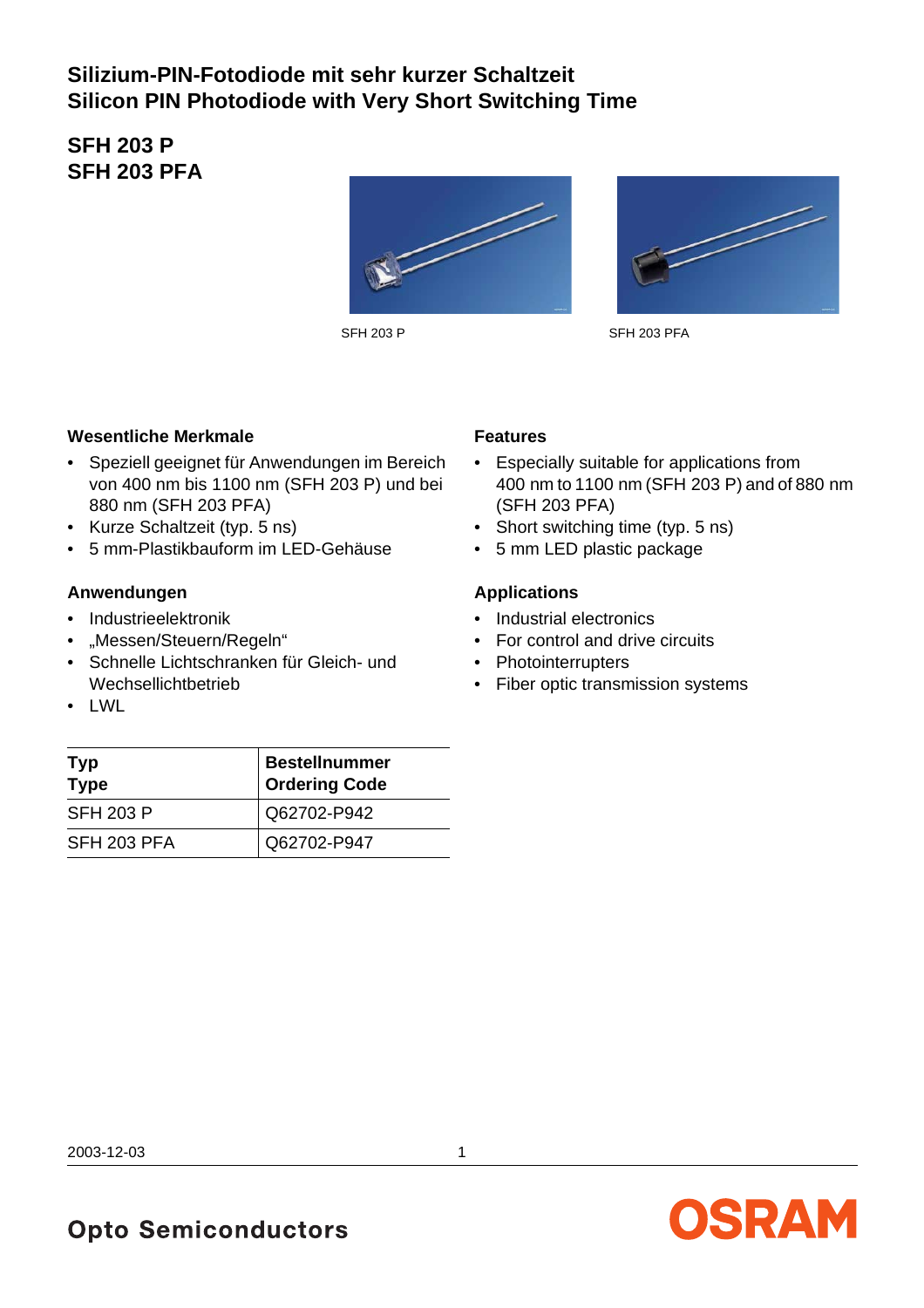## **Grenzwerte Maximum Ratings**

| <b>Bezeichnung</b><br><b>Parameter</b>                                                                                                                        | <b>Symbol</b><br><b>Symbol</b>     | Wert<br>Value | <b>Einheit</b><br>Unit |
|---------------------------------------------------------------------------------------------------------------------------------------------------------------|------------------------------------|---------------|------------------------|
| Betriebs- und Lagertemperatur<br>Operating and storage temperature range                                                                                      | $T_{\text{op}}$ ; $T_{\text{stg}}$ | $-40+100$     | $\rm ^{\circ}C$        |
| Löttemperatur (Lötstelle 2 mm vom Gehäuse<br>entfernt bei Lötzeit $t \leq 3$ s)<br>Soldering temperature in 2 mm distance from case<br>bottom ( $t \leq 3$ s) | $T_{\rm S}$                        | 300           | $\rm ^{\circ}C$        |
| Sperrspannung<br>Reverse voltage                                                                                                                              | $V_{\sf R}$                        | 50            | V                      |
| Verlustleistung<br>Total power dissipation                                                                                                                    | $P_{\text{tot}}$                   | 100           | mW                     |

#### **Kennwerte**  $(T_A = 25 \text{ }^{\circ}\text{C})$ **Characteristics**

| <b>Bezeichnung</b><br><b>Parameter</b>                                                                                                           | <b>Symbol</b><br><b>Symbol</b> | <b>Wert</b><br><b>Value</b> |                    | <b>Einheit</b><br>Unit |
|--------------------------------------------------------------------------------------------------------------------------------------------------|--------------------------------|-----------------------------|--------------------|------------------------|
|                                                                                                                                                  |                                | <b>SFH 203 P</b>            | <b>SFH 203 PFA</b> |                        |
| Fotostrom<br>Photocurrent                                                                                                                        |                                |                             |                    |                        |
| $V_R$ = 5 V, Normlicht/standard light A,<br>$T = 2856$ K, $E_V = 1000$ lx                                                                        | $I_{\mathsf{P}}$               | $9.5 \; (\geq 5)$           |                    | μA                     |
| $V_R$ = 5 V, $\lambda$ = 950 nm, $E_e$ = 1 mW/cm <sup>2</sup>                                                                                    | $I_{\mathsf{P}}$               |                             | 6.2 ( $\geq$ 3.6)  | μA                     |
| Wellenlänge der max. Fotoempfindlichkeit<br>Wavelength of max. sensitivity                                                                       | $\lambda$ <sub>S max</sub>     | 850                         | 900                | nm                     |
| Spektraler Bereich der Fotoempfindlichkeit<br>$S = 10$ % von $S_{\text{max}}$<br>Spectral range of sensitivity<br>$S = 10\%$ of $S_{\text{max}}$ | λ                              | 400  1100                   | 750  1100          | nm                     |
| Bestrahlungsempfindliche Fläche<br>Radiant sensitive area                                                                                        | $\boldsymbol{A}$               | $\mathbf{1}$                | 1                  | mm <sup>2</sup>        |
| Abmessung der bestrahlungsempfindlichen Fläche<br>Dimensions of radiant sensitive area                                                           | $L \times B$<br>$L \times W$   | $1 \times 1$                | $1 \times 1$       | $mm \times mm$         |
| Halbwinkel<br>Half angle                                                                                                                         | φ                              | ±75                         | ±75                | Grad<br>deg.           |
| Dunkelstrom, $V_R$ = 20 V<br>Dark current                                                                                                        | $I_{\mathsf{R}}$               | 1 ( $\leq 10$ )             | 1 ( $\leq 10$ )    | nA                     |

2003-12-03 2

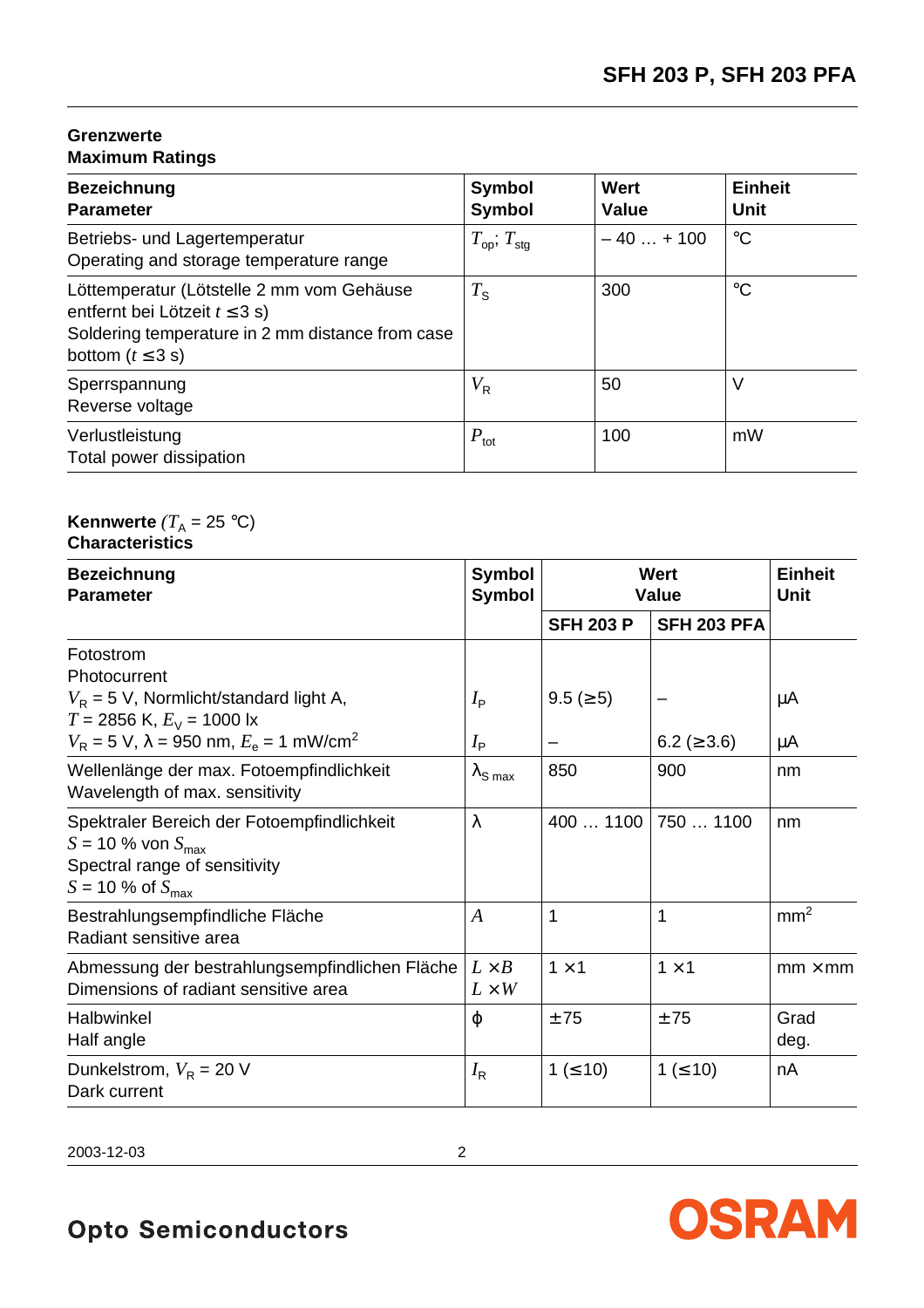#### **Kennwerte**  $(T_A = 25 \text{ }^{\circ}\text{C})$ **Characteristics** (cont'd)

| <b>Symbol</b><br><b>Bezeichnung</b><br><b>Parameter</b><br><b>Symbol</b>                                                                                                |                              | Wert<br>Value        |                      | <b>Einheit</b><br><b>Unit</b> |
|-------------------------------------------------------------------------------------------------------------------------------------------------------------------------|------------------------------|----------------------|----------------------|-------------------------------|
|                                                                                                                                                                         |                              | <b>SFH 203 P</b>     | <b>SFH 203 PFA</b>   |                               |
| Spektrale Fotoempfindlichkeit, $\lambda = 850$ nm<br>Spectral sensitivity                                                                                               | $S_{\lambda}$                | 0.62                 | 0.59                 | A/W                           |
| Quantenausbeute, $\lambda = 850$ nm<br>Quantum yield                                                                                                                    | $\eta$                       | 0.89                 | 0.86                 | <b>Electrons</b><br>Photon    |
| Leerlaufspannung<br>Open-circuit voltage<br>$E_v$ = 1000 lx, Normlicht/standard light A,<br>$T = 2856$ K<br>$E_e$ = 0.5 mW/cm <sup>2</sup> , $\lambda$ = 950 nm         | $V_{\rm O}$<br>$V_{\rm O}$   | $350 \; (\geq 300)$  | 300 ( $\geq$ 250)    | mV<br>mV                      |
| Kurzschlußstrom<br>Short-circuit current<br>$E_v$ = 1000 lx, Normlicht/standard light A,<br>$T = 2856$ K<br>$E_e$ = 0.5 mW/cm <sup>2</sup> , $\lambda$ = 950 nm         | $I_{\rm SC}$<br>$I_{\rm SC}$ | 9.3                  | 3.0                  | μA<br>μA                      |
| Anstiegs- und Abfallzeit des Fotostromes<br>Rise and fall time of the photocurrent<br>$R_{L}$ = 50 $\Omega$ ; $V_{R}$ = 20 V; $\lambda$ = 850 nm; $I_{p}$ = 800 $\mu$ A | $t_{\rm r}$ , $t_{\rm f}$    | 5                    | 5                    | ns                            |
| Durchlaßspannung, $I_F$ = 80 mA, $E$ = 0<br>Forward voltage                                                                                                             | $V_{\mathsf{F}}$             | 1.3                  | 1.3                  | V                             |
| Kapazität, $V_R = 0$ V, $f = 1$ MHz, $E = 0$<br>Capacitance                                                                                                             | $C_0$                        | 11                   | 11                   | pF                            |
| Temperaturkoeffizient von $V_{\Omega}$<br>Temperature coefficient of $V_{\Omega}$                                                                                       | $TC_{V}$                     | $-2.6$               | $-2.6$               | mV/K                          |
| Temperaturkoeffizient von $I_{\rm SC}$<br>Temperature coefficient of $I_{\rm sc}$<br>Normlicht/standard light A<br>$\lambda = 950$ nm                                   | $TC_1$                       | 0.18                 | 0.2                  | $%$ /K                        |
| Rauschäquivalente Strahlungsleistung<br>Noise equivalent power<br>$V_R$ = 20 V, $\lambda$ = 850 nm                                                                      | <b>NEP</b>                   | $2.9\times10^{-14}$  | $2.9\times10^{-14}$  | W<br>/Hz                      |
| Nachweisgrenze, $V_R = 20$ V, $\lambda = 850$ nm<br><b>Detection limit</b>                                                                                              | D*                           | $3.5 \times 10^{12}$ | $3.5 \times 10^{12}$ | $cm \times$<br>Нz<br>W        |

2003-12-03 3

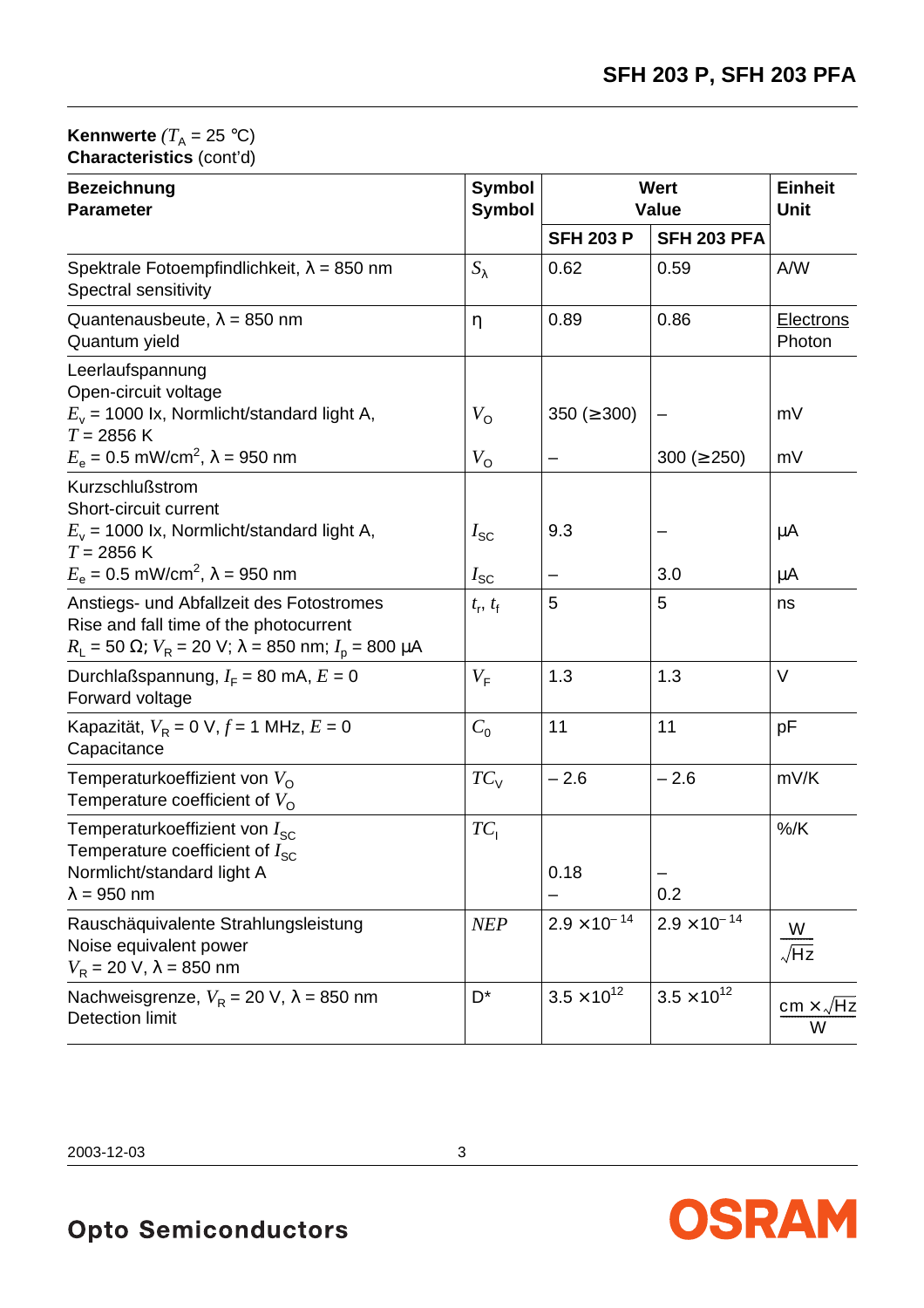**Total Power Dissipation**

 $P_{\text{tot}} = f(T_A)$ 





**Photocurrent**  $I_P = f(E_e)$ ,  $V_R = 5$  V **Open-Circuit Voltage**  $V_{\text{O}} = f(E_{\text{e}})$ **SFH 203 PFA**







**Relative Spectr. Sensitivity SFH 203 PFA,**  $S_{rel} = f(\lambda)$ OHF01773  $S_{\text{re}}$ 100



**Photocurrent**  $I_P = f(E_v)$ ,  $V_R = 5$  V **Open-Circuit Voltage**  $V_{\text{O}} = f(E_{\text{V}})$ **SFH 203 P**

λ





**Dark Current**  $I_{\rm R} = f(V_{\rm R})$ ,  $E = 0$ 



**Capacitance**  $C = f(V_R)$ ,  $f = 1$  MHz,  $E = 0$ 



SRAM



# **Opto Semiconductors**